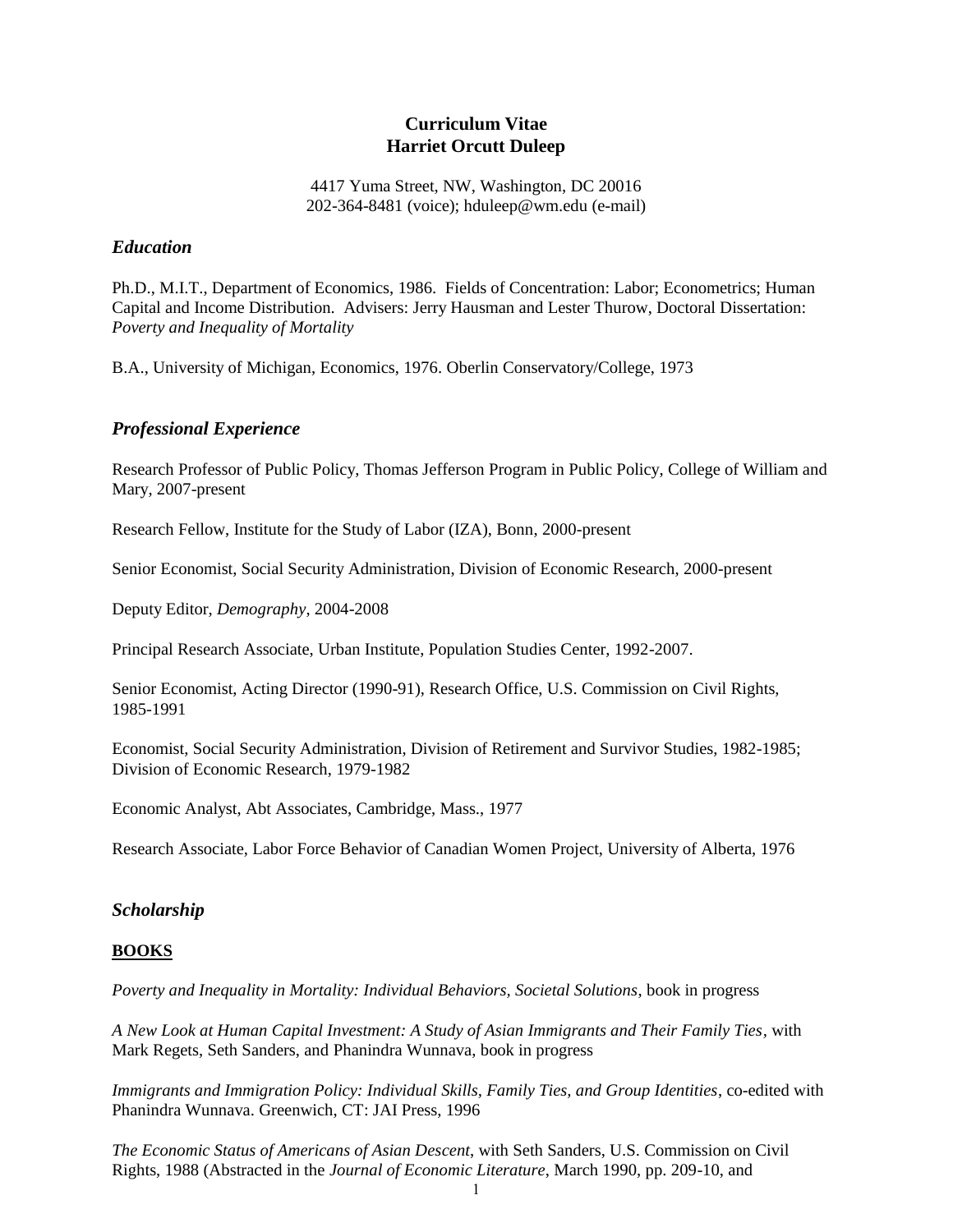*International Migration Review*),<http://www.eric.ed.gov/PDFS/ED309210.pdf>

*The Economic Status of Americans of Southern and Eastern European Ancestry*, with Hal Sider, U.S. Commission on Civil Rights, 1986 (Abstracted in the *Journal of Economic Literature*, March 1989, p. 218 and *International Migration Review*) <http://www.law.umaryland.edu/marshall/usccr/documents/cr11089z.pdf>

*Employment and Earnings of Married Females*, Census Analytical Monograph, with Alice Nakamura, Masao Nakamura, Dallas Cullen, and Dwight Grant, Statistics Canada, 1979

# **PUBLISHED ARTICLES, CHAPTERS, AND PAPERS UNDER REVISION FOR PUBLICATION, BY SUBJECT AREA**

# **I. Immigration**

"Immigration and the Labor Force," *The Blackwell Encyclopedia of Sociology*, new updated edition, editor, George Ritzer, Oxford: Blackwell Publishing, forthcoming, 2016.

"The Adjustment of Immigrants in the Labor Market," chapter in *Handbook of the Economics of International Migration*, eds. Barry R. Chiswick and Paul Miller, Elsevier, 2014, pp.105-182.

"U.S. Immigration Policy at a Crossroads: Should the U.S. Continue Its Family-Friendly Policy?" *International Migration Review*, Volume 48, Issue 3, pp. 823–845, Fall 2014.

"Country of Origin and Immigrant Earnings, 1960-2000: A Human Capital Investment Perspective." with Xingfei Liu and Mark Regets, under revision for publication, 2015.

"Elusive Concept of Immigrant Quality: Evidence from 1960 – 2010," with Mark Regets, under revision for publication.

"The Effect of Admission Criteria on Immigrant Assimilation: 1980 - 2010" with Mark Regets, under revision for publication.

"The Economic Impact of Immigration" in Immigrants in American History: Arrival, Adaptation, and Integration, ed. Elliott Robert Barkan, pp. 1703 – 1723 (also available on world wide web; www.abcclio.com) ABC-CLIO, Santa Barbara, CA, 2013

"Migration and the Labor Force," *The Concise Blackwell Encyclopedia of Sociology*, online condensed version, editors, George Ritzer and J. Michael Ryan, Oxford: Blackwell Publishing, 2011.

"Research on Immigrant Earnings," with Daniel Dowhan, *Social Security Bulletin*, 2008, vol. 68, no.1, pp. 31-50

"Adding Immigrants to Microsimulation Models," with Daniel Dowhan, *Social Security Bulletin*, 2008, vol. 68, no.1, pp. 51-66

"Incorporating Immigrant Flows into Microsimulation Models," with Daniel Dowhan, *Social Security Bulletin*, 2008, vol. 68, no.1, pp. 67-76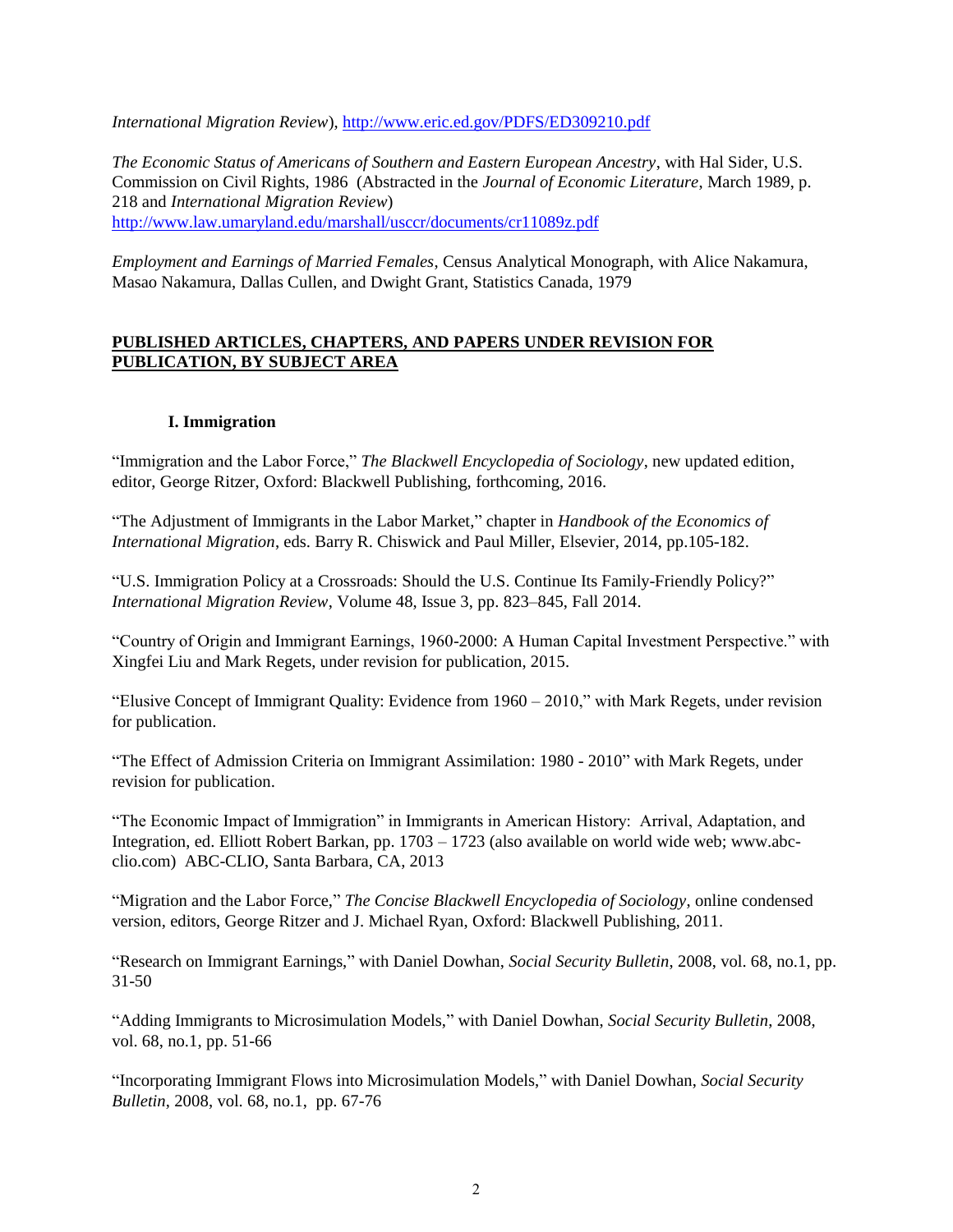"Immigrant Skill Transferability and the Propensity to Invest in Human Capital," *Research in Labor Economics,* Volume 27: 43-73, reprinted in *Immigration: Trends, Consequences and Prospects for the United States,* ed. Barry R. Chiswick, IZA, Elsevier, JAI 2008, pp. 43-73

"Migration and the Labor Force," with Regan Main, *Blackwell Encyclopedia of Sociology,* Editor, George Ritzer, Oxford: Blackwell Publishing, 2007

"Insights from Longitudinal Data on the Earnings Growth of U.S. Foreign-born Men," with Daniel Dowhan, *Demography*, August 2002

"Immigrants and Human Capital Investment," with Mark Regets, *American Economic Review*, May 1999. Reprinted in *The Economics of Migration*, Editors Klaus Zimmerman and Thomas Bauer, in *The International Library of Critical Writings in Economics*, Series Editor, Mark Blaug, 2002

"Projecting Immigrant Earnings: The Significance of Country of Origin," with Mark Regets, *Social Security Bulletin*, no. 4, 1998, pp. 32-44

"Immigrant Entry Earnings and Human Capital Growth," with Mark Regets, *Research in Labor Economics*, vol. 16, 1997, pp. 297-317

"Measuring Immigrant Wage Growth Using Matched CPS Files," with Mark Regets, *Demography*, May 1997, vol. 34, no. 2, pp. 239-249

"The Decline in Immigrant Entry Earnings: Less Transferable Skills or Lower Ability?" with Mark Regets, *Quarterly Review of Economics and Finance*, vol. 37, Special Issue on Immigration, 1997, pp. 189-208

"Family Unification, Siblings, and Skills" with Mark Regets, in H. Duleep and P. V. Wunnava (editors), *Immigrants and Immigration Policy: Individual Skills, Family Ties, and Group Identities*, Greenwich, CT: JAI Press, 1996, pp. 219-244

"Individual Skills, Family Ties, and Group Identities: Introduction and Summary," with Phanindra Wunnava, in H. Duleep and P. V. Wunnava (editors), *Immigrants and Immigration Policy: Individual Skills, Family Ties, and Group Identities*, Greenwich, CT: JAI Press, 1996, pp. 1-36

"Social Security and Immigrant Earnings," with Mark Regets, *Social Security Bulletin*, vol. 59, no. 2, Summer 1996, pp. 20-30

"Admission Criteria and Immigrant Earnings Profiles," with Mark Regets, *International Migration Review*, vol. 30, no. 2, Summer 1996, pp. 571-590. Reprinted in *The Economics of Migration*, Editors Klaus Zimmerman and Thomas Bauer, in *The International Library of Critical Writings in Economics*, Series Editor, Mark Blaug, 2002

"Book Review of *Issues in the Economics of Immigration* by George Borjas," *Journal of Economic Literature*, vol. 39, No. 3, September 2001, pp. 914-16

"Earnings Convergence: Does it Matter Where Immigrants Come From or Why?" with Mark Regets, *Canadian Journal of Economics*, vol. 29, April 1996, pp. S130-S134

"Book Review of *Immigration and the Work Force: Economic Consequences for the United States and Source Areas* by George Borjas and Richard Freeman," *Industrial and Labor Relations Review*, vol. 47, No. 3, April 1994

"Book Review of *Mass Immigration and the National Interest*, by Vernon Briggs," *International*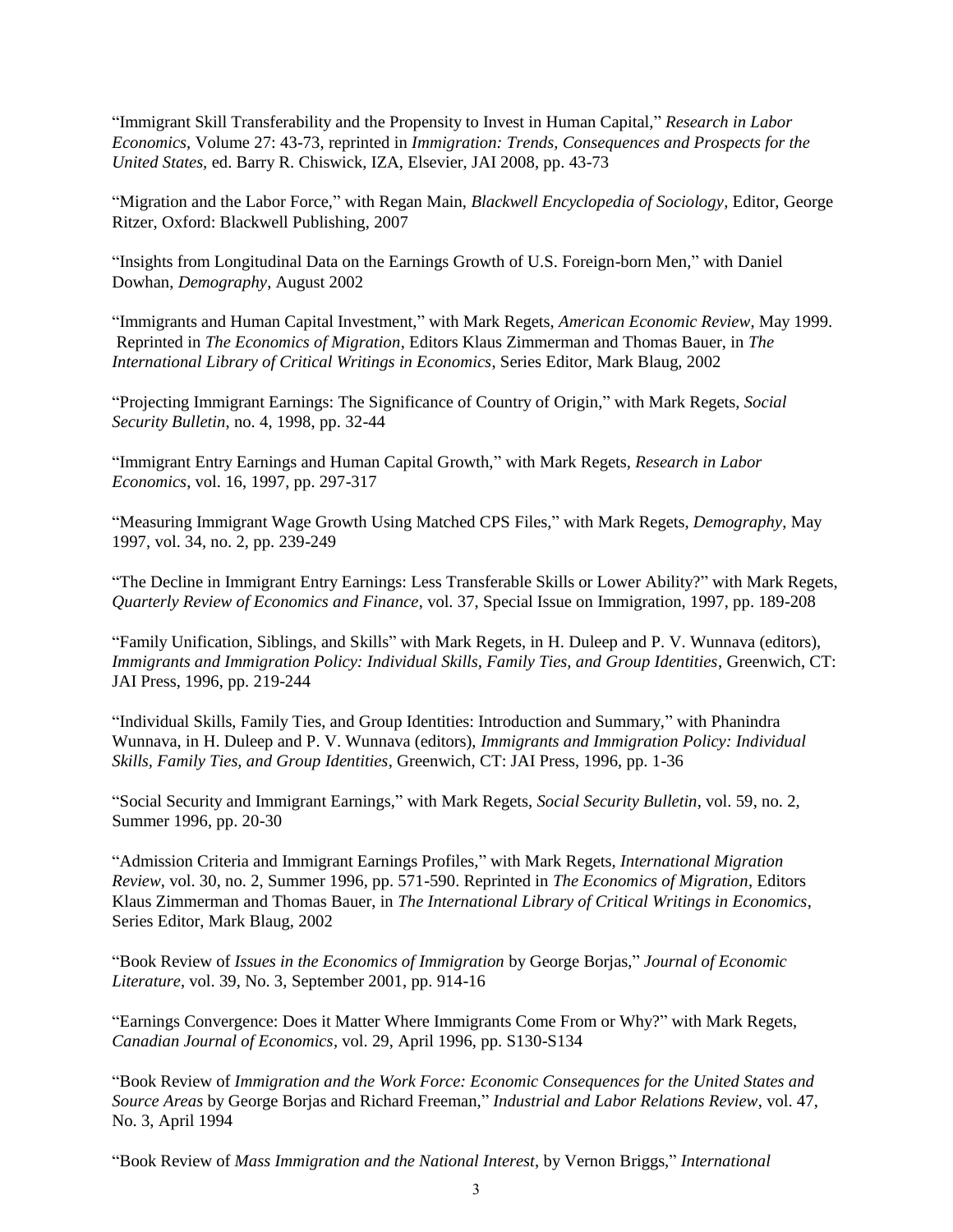*Migration Review*, vol. 28, Summer 1994

"Social Security and the Emigration of Immigrants," *Social Security Bulletin*, vol. 57, no. 1, Spring 1994. (Reprinted in *Migration: A Worldwide Challenge for Social Security*, Geneva: International Social Security Association, 1994)

"Some Evidence on the Effect of Admission Criteria on Immigrant Assimilation," with Mark Regets, in *Immigration, Language and Ethnic Issues: Canada and the United States*, Barry Chiswick (ed.). Washington, DC: American Enterprise Institute, 1992, pp. 410-437

# **II. Earnings and Labor Force Participation of Women**

"Trends in Female Immigrant Assimilation Rates," under revision for requested resubmission in *Labour Economics*.

"The Family Investment Model: A Formalization and Review of Evidence from Across Immigrant Groups," *Gender Issues*, vol. 16, no. 4, Fall, 1998, pp. 84-104; reprinted in *Immigrant Women*, ed. Rita Simon, Transaction Publishers, 2001.

"Empirical Regularities Across Cultures: The Effect of Children on Women's Work," with Seth Sanders, *Journal of Human Resources*, Spring 1994, pp. 328-47

"The Decision to Work by Married Immigrant Women," with Seth Sanders, *Industrial and Labor Relations Review*, July, 1993, pp. 677-90. Reprinted in *The Economics of Migration*, Editors Klaus Zimmerman and Thomas Bauer, in *The International Library of Critical Writings in Economics*, Series Editor, Mark Blaug, 2002

"Discussion: Sex Discrimination in Pension Compensation," *42nd Industrial Relations Research Association Proceedings*, 1990

# **III. Income Distribution and Minority Economic Status**

"Accounting for the Economic Progress of American-Born Asians: 1960-1980," with Seth Sanders, under revision for requested resubmission in *Industrial & Labor Relations Review*.

"The Civil Rights Act and the Earnings of Lower Income Hispanic Men in the 1960's," with Mark Regets, under revision for publication.

"India's Caste System and the Labor/Land Ratio," under revision for publication.

"Civil Rights in Metropolitan America," with Joe Darden and George Galster, *Journal of Urban Affairs*, Fall 1992

"An Exploratory Analysis of Discrimination at the Top: American-Born Asian and White Men," with Seth Sanders, *Industrial Relations*, Fall 1992

"The Measurement of Labor Market Discrimination When Minorities Respond to Discrimination," with Nadja Zalokar, in Richard Cornwall and Phanindra Wunnava, eds., *New Approaches to Economic and Social Analyses of Discrimination*, NY: Praeger Press, 1991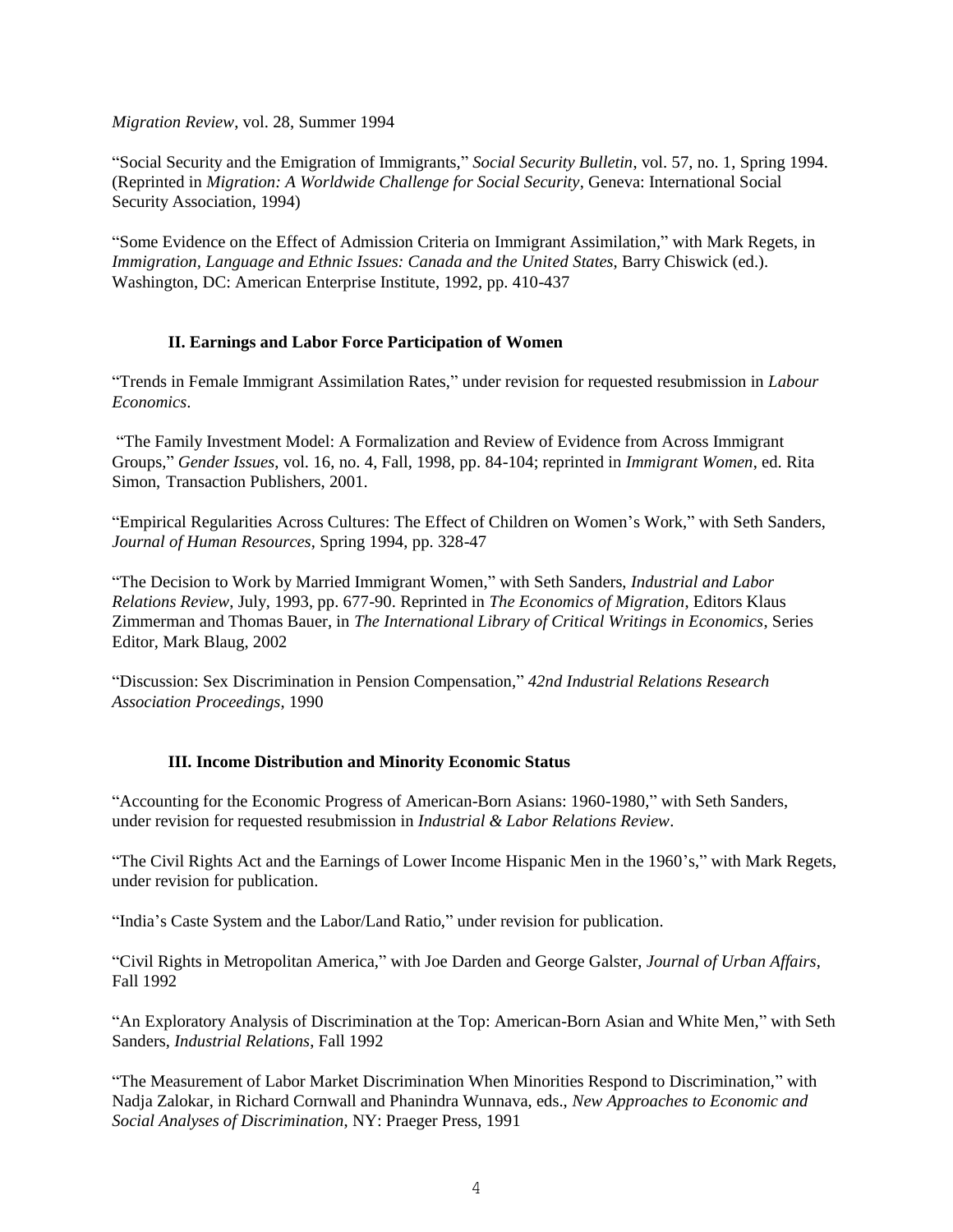# **IV. Statistical Methodology**

"Sharpening the Effectiveness of Natural Experiments as an Analytical Tool," under revision for publication.

"Alternative Approaches to Model Choice," with Alice Nakamura and Masao Nakamura, *Journal of Economic Behavior and Organization*, Vol. 14, no. 1, September, 1990, pp 97-125

### **V. Mortality and Socioeconomic Status**

"Occupational Experience and Socioeconomic Determinants of Mortality," under revision for requested resubmission in *Journal of Human Resources*.

"Has the U.S. Mortality Differential by Socioeconomic Status Increased Over Time?" Letter to the Editor, *American Journal of Public Health*, vol. 88, no. 7, July 1998

"Mortality and Income Inequality Among Economically Developed Countries," *Social Security Bulletin*, vol. 58, no. 2, Summer 1995, pp 34-50

"Measuring Socioeconomic Mortality Differentials Over Time," *Demography*, May, 1989

"Measuring the Effect of Income on Adult Mortality Using Longitudinal Administrative Record Data," *Journal of Human Resources*, Spring 1986, pp.238-251

"Incorporating Longitudinal Aspects into Mortality Research Using Social Security Administrative Record Data," *Journal of Economic and Social Measurement*, Winter 1986

"Implications for Social Security Policymaking of Research in Mortality," *International Social Security Bulletin*, fourth quarterly issue, 1984

"Research on Mortality Variation by Socioeconomic Status: A Brief Review and Further Development Using Linked Data" in *Statistical Uses of Administrative Records: Recent Research and Present Prospects*, Department of the Treasury, Washington, DC: GPO, 1984

"Coming Soon: Taxpayer Data Classified by Occupation," with Pete Sailer and Phil Clark, *1980 American Statistical Association Proceedings*. Reprinted in *Statistical Uses of Administrative Records: Recent Research and Present Prospects*, Department of the Treasury, Washington, DC: GPO, 1984

"Social Security Data Files as a Resource for Health Research" with Faye Aziz and Linda DelBene, *1981 American Statistical Association Proceedings*. Reprinted in *Statistics of Income and Related Administrative Record Research*, Department of the Treasury, Washington, DC: GPO, 1981

"Differential Mortality by Income and Education," *1980 American Statistical Association Proceedings*. Reprinted in *Economic and Demographic Statistics*, Social Security Admin., Washington, DC: GPO, 1980

### **WORKING PAPERS AND RESEARCH REPORTS, BY SUBJECT AREA**

### **I. Immigration**

"Country of Origin and Immigrant Earnings, 1960-2000: A Human Capital Investment Perspective"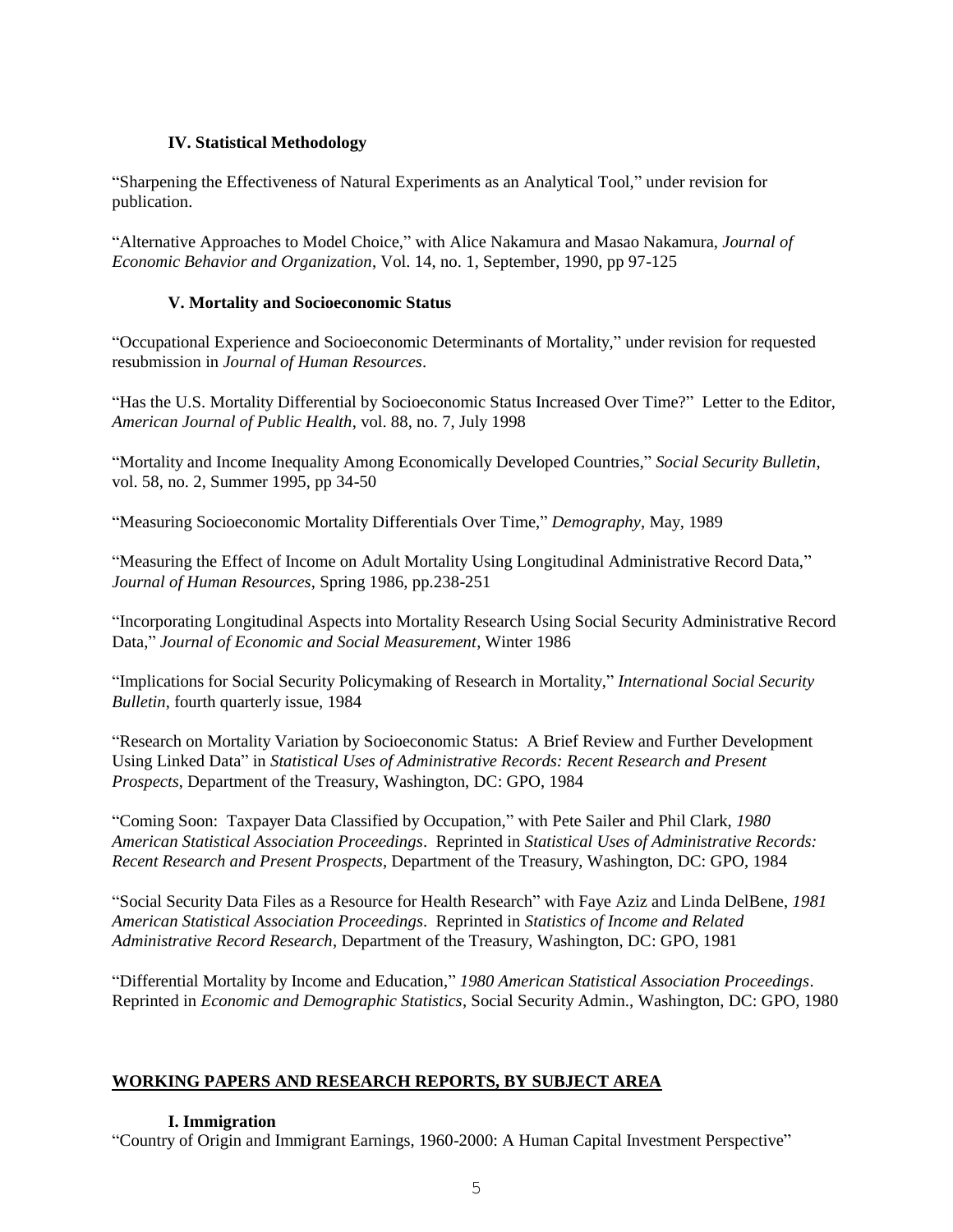with Xingfei Liu and Mark Regets, IZA Discussion Paper #8628, November 2014.

"Country of Origin and Immigrant Earnings: Evidence from 1960-1990" with Mark Regets, College of William & Mary, Dept. of Economics, Working Paper #131, 2013.

"Should the U.S. Continue Its Family-Friendly Immigration Policy?" with Mark Regets, IZA Discussion Paper #8406, August 2014.

"U.S. Immigration Policy at a Crossroads," IZA Discussion Paper #7136, January 2013; College of William & Mary, Dept. of Economics, Working Paper #130, 2013.

"How Immigration May Affect the Entrepreneurship of Natives: Theoretical Building Blocks and Preliminary Results," with David Jaeger and Mark Regets, IZA Discussion Paper, 2012; College of William & Mary, Dept. of Economics, Working Paper #134, 2013.

"The Elusive Concept of Immigrant Quality: Evidence from 1970-1990," with Mark Regets, IZA Discussion Paper, 2002; College of William & Mary, Dept. of Economics, Working Paper #138, 2013.

"Are Lower Immigrant Earnings at Entry Associated with Faster Growth? A Review," with Mark Regets, Discussion Paper PRIP-UI-44, Washington, D.C.: The Urban Institute, 1997

"Country of Origin and Immigrant Earnings," with Mark Regets, Discussion Paper PRIP-UI-31, Washington, DC: The Urban Institute, 1994

"The Elusive Concept of Immigrant Quality: Evidence from 1960-1980" with Mark Regets, Discussion Paper PRIP-UI-28, Washington, DC: The Urban Institute; College of William & Mary, Dept. of Economics, Working Paper #131, 2013.

"Social Security and Immigration." Report prepared for the International Social Security Association conference, "Migration and Social Security," Stockholm, Sweden, September 1993

### **II. Earnings and Labor Force Participation of Women**

"Revisiting the Family Investment Model with Longitudinal Data: The Earnings Growth of Immigrant and U.S.-Born Women," with Daniel Dowhan, IZA Discussion Paper, 2002

"Identifying Stable Child Status-Work Relationships for Married Women: Insights from Recent Immigrants," with Seth Sanders, Discussion Paper PRIP-UI-32, Washington, DC: The Urban Institute, 1994

"The Earnings Differential between Men and Women: The Effect of Geographic Mobility on Wage Rate Changes," Analysis of the Eight-year Family Sample tape of the Survey Research Center, Institute for Social Research, 1976

### **III. Income Distribution and Minority Economic Status**

"The Civil Rights Act and the Earnings of Lower Income Hispanic Men in the 1960's" with Mark Regets, IZA Discussion Paper, 2012; College of William & Mary, Dept. of Economics, Working Paper #136, 2013.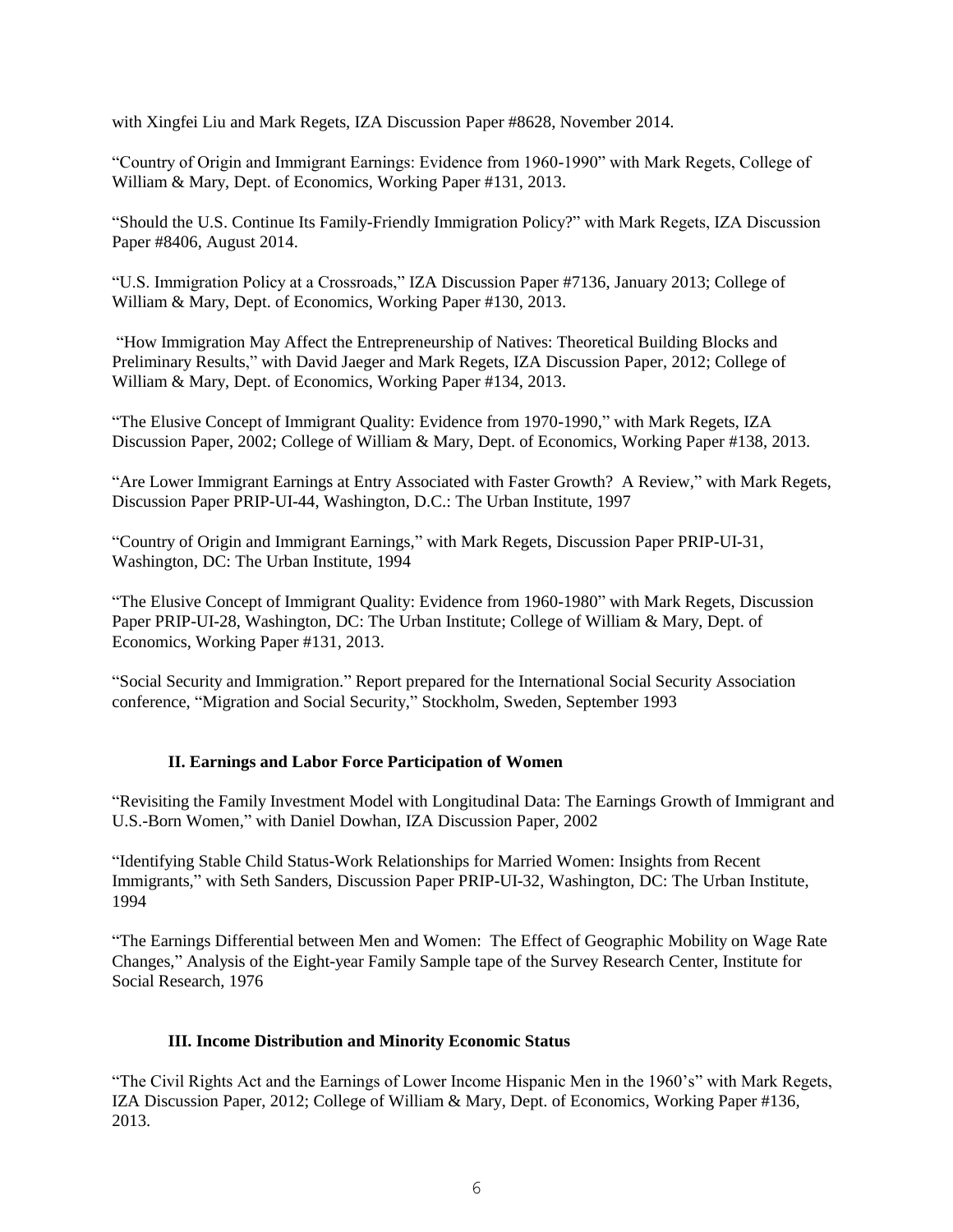"The Economic Status of Asian Americans Before and After the Civil Rights Act," with Seth Sanders, IZA Discussion Paper, 2012; College of William & Mary, Dept. of Economics, Working Paper #135, 2013.

"The Labor/Land Ratio and India's Caste System" IZA Discussion Paper, 2012; College of William & Mary, Dept. of Economics, Working Paper #137, 2013.

"Accounting for the Economic Progress of American-Born Asians: 1960-1980," with Seth Sanders, Population Studies Center, Discussion Paper UI-PSC-17, Washington, D.C.: The Urban Institute, 1994

"Civil Rights for the Underclass: How Lower Income Blacks and Hispanics Fared in the 1960s," with Mark Regets, Population Studies Ctr., Discussion Paper UI-PSC-16, Washington, D.C.: The Urban Institute, 1994

*Ten Welfare Reform Proposals*, with Clark Abt and Ernst Stromsdorfer, Abt Associates, Inc. 1977

#### **IV. Statistical Methodology**

"Sharpening the Effectiveness of Natural Experiments as an Analytical Tool," IZA Discussion Paper, 2012; College of William & Mary, Dept. of Economics, Working Paper #133, 2013.

*An Experimental Research Design for Minnesota's Work Equity Program*, with Clark Abt and Ernst Stromsdorfer, Abt Associates, 1977

*Evaluation of the Longer Term Impact of WIN-II*, with Ernst Stromsdorfer and Vince Scardino, Abt Associates, 1977

#### **V. Mortality and Socioeconomic Status**

"Earnings Growth versus Measures of Income and Education for Predicting Mortality," University of Michigan Research Retirement Consortium, WP 2010-257, September 2011 (UM10-24).

"Comments on Mortality Section of Long Range Assumptions of the 1998 Trustees Report," Office of Research, Evaluation and Statistics, Social Security Administration, 1997

"Race, Life Expectancy, and Social Security," with Dean Leimer, Office of Research, Evaluation and Statistics, Social Security Administration, 1997

"Race and Money's Worth under Social Security," with Dean Leimer, Office of Research, Evaluation and Statistics, Social Security Administration, 1997

"Comments on Socioeconomic Differentials in the Returns to Social Security," Office of Research, Evaluation and Statistics, Social Security Administration, 1995

"Occupational Experience and Socioeconomic Variations in Mortality," Population Studies Center, Discussion Paper UI-PSC-20, Washington, D.C.: The Urban Institute, 1995

"The Income/Mortality Relationship and Proposals to Change the Minimum Retirement Age," Office of Research, Evaluation and Statistics, Social Security Administration, 1994

"Social Security and International Differences in Mortality," Social Security Administration, 1986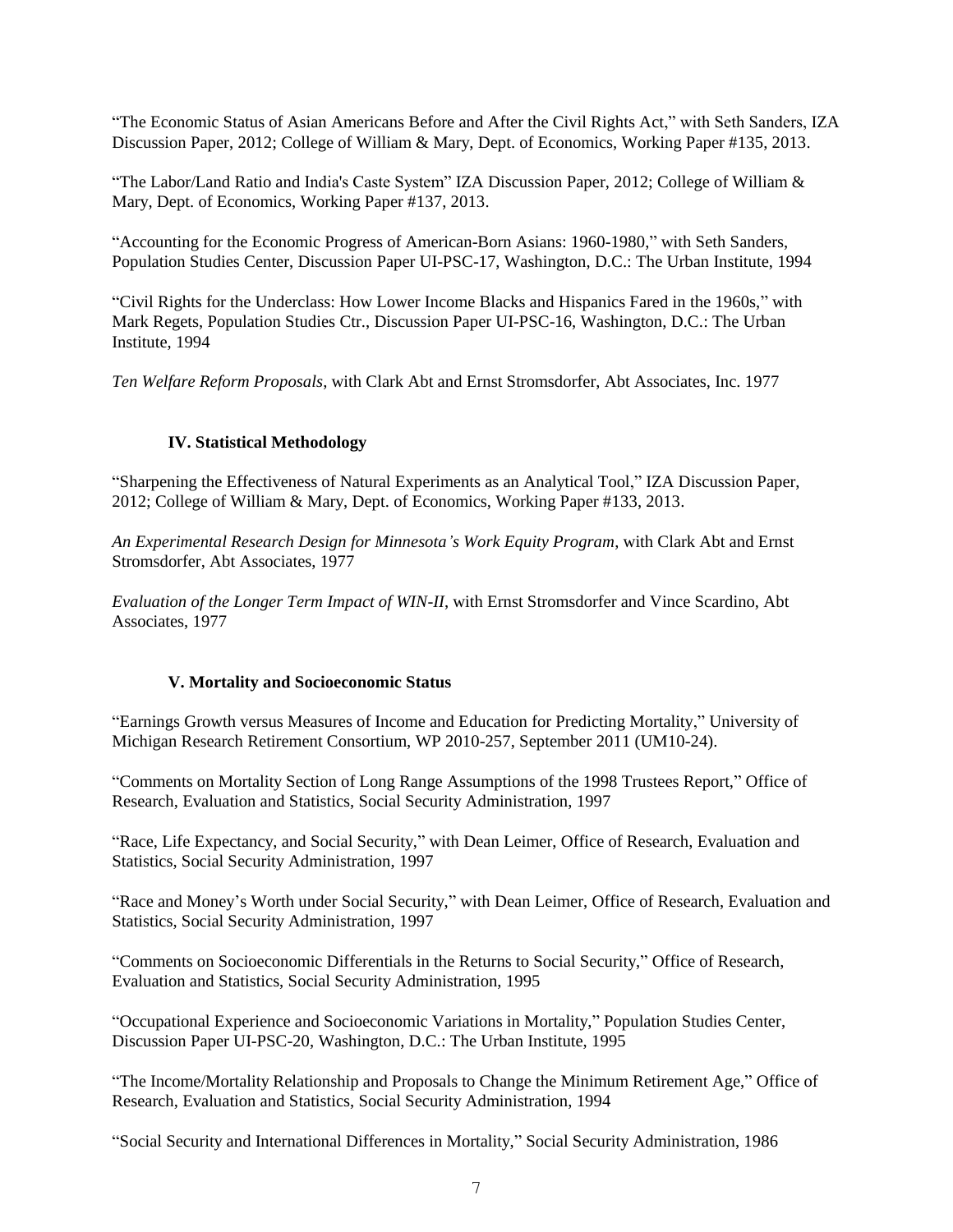"Social Security Policymaking and Socioeconomic Variations in Mortality: Microsimulation, Future Trends, and Equity," Social Security Administration, 1986

*Program Impacts of Variations in Mortality*, with Cliff Patrick, Social Security Administration, 1983

*Social Security in 2000 and 2020*, with Cliff Patrick and Marilyn McMillen, Social Security Administration, 1983

### **VI. Demand for Labor**

"How the Demand for Labor May Adapt to the Availability of Labor: A Preliminary Exploration with Historical Data," with Xingfei Liu, IZA Discussion Paper #8918, March 2015.

"One Way the Demand for Labor May Adapt to the Availability of Labor," IZA Discussion Paper, 2012; College of William & Mary, Dept. of Economics, Working Paper #132, 2013 .

# *Grants and Contracts*

Smith Richardson Foundation*, Immigration and Innovation* (with David Jaeger), 2007-2014

University of Michigan Research Retirement Consortium, *Earnings Growth as a Predictor of Mortality*, 2010-11

Smith Richardson Foundation/Barry Chiswick, *Immigrant Skill Transferability and the Propensity to Invest in Human Capital,* 2005-6

Russell Sage Foundation, *Occupational Experience and Socioeconomic Variations in Morality*, 2003-2005

National Science Foundation, *The Civil Rights Act and Asian/Hispanic Earnings*, 2003-2005

Robert Wood Johnson Foundation, *Poverty and Inequality in Mortality: Individual Behaviors, Societal Solutions,* 1998-2005

Social Security Administration, Research to better understand the relationship of immigration and emigration to Social Security, the treatment of mortality in Social Security projections, and the relationship of socioeconomic variations in mortality to various Social Security policy issues. 1992-1999

Upjohn Institute for Employment Research, *A Study of the Earnings and Human Capital Investment of Asian Immigrants and their Families* (with Mark Regets and Seth Sanders) 1993-2001

Robert A. Jones/Middlebury College, *Immigrants and Immigration Policy: Individual Skills, Family Ties, and Group Identities*, conference and book (with Phanindra Wunnava) 1993

Donner Foundation/Alice Nakamura, *Dynamic Labor Force Participation of Women*, 1991

Donner Foundation/Barry Chiswick, *The Human Capital Investment and Economic Assimilation of Canadian and U.S. Immigrants,* 1990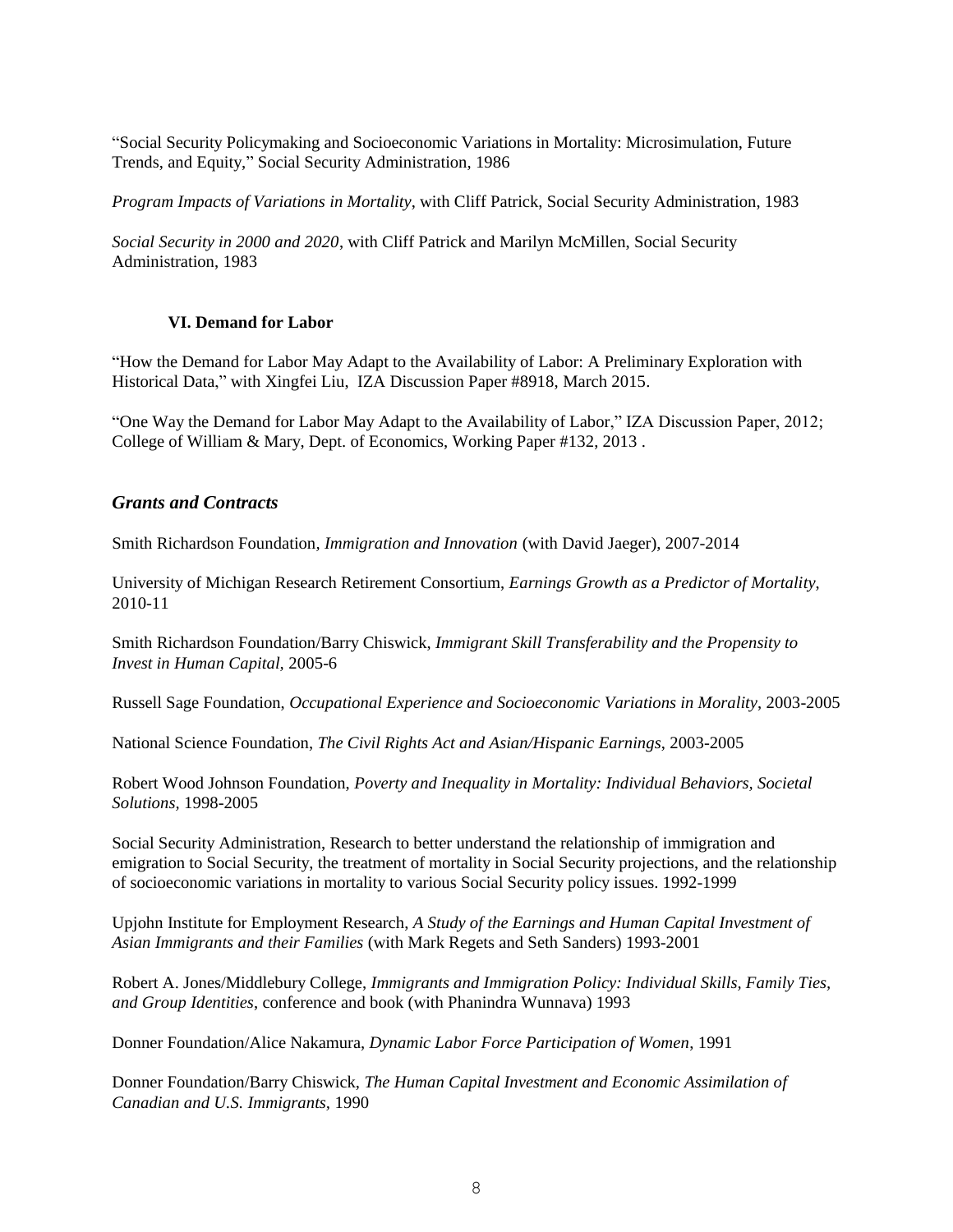# *Presentations at Professional Meetings, by Subject Area*

# **I. Immigration**

"A New Way for Measuring whether Immigration of the Poorly Educated hurts Poorly Educated Natives," Society of Government Economists/George Washington University, IZA Migration session, Fall 2013.

"The Effect of Admission Criteria On Immigrant Assimilation: 1980 - 2010" with Mark Regets, in *Family vs. Employment Immigration Policy: Striking the Right Balance* session, APPAM, Annual Fall Research Conference 2013.

"Immigrants and Innovation in the United States," with David Jaeger, presentations of various versions at 8th IZA Annual Migration Meeting, European Association of Labor Economists/Society of Labor Economists, University of Bochum, Columbia University, and Population Association of America, 2008- 2012.

"Policy Implications of the Inverse Relationship: Immigrant Skill Transferability and the Propensity to Invest in Human Capital," invited paper, Conference on Immigration: Trends, Consequences and Prospects for the U.S., University of Illinois at Chicago/IZA, 2005

"Testing the Immigrant Human Capital Investment Model with Longitudinal Individual Data," invited paper, European Society of Population Economics, Bonn, Germany, 2000

"Has the Labor Market Quality of U.S. Immigrants Fallen? Evidence from Longitudinal Data," with Daniel Dowhan, invited paper, Conference on Labour Market Institutions and Outcomes, Canadian International Labour Network, Toronto and invited paper, International Metropolis Conference, Vancouver, 2000

"Insights from Longitudinal Data on the Earnings Growth of U.S. Foreign-Born Men and Women," invited paper, Creating Canada's Advantage in the Information Age, Joint Conference of IRPP and CERF, Ottawa, 1999

"Insights from Longitudinal Data on the Earnings Growth of U.S. Foreign-Born Men," invited paper, Canadian Economics Association, Vancouver, Canada, 1999

"Immigrant Earnings Growth: Initial Insights from Longitudinal Data on Individuals," with Daniel Dowhan, Population Association of America, 1999; Society of Labor Economists, 1999

"Immigrants and Human Capital Investment," with Mark Regets, invited paper, American Economic Association, 1999.

"Country of Origin and Immigrant Earnings," with Mark Regets, American Economic Association, 1998

"Are Lower Immigrant Earnings at Entry Associated with Faster Growth? A Review," with Mark Regets, Society of Labor Economists, 1997

"Immigrant Economic Assimilation and Admission Policy: Individual, Family, and Community Perspectives," invited paper for "Is International Immigration Good for Receiving Countries?," Population Association of America, 1997

"Immigrant Earnings Growth Revisited," with Mark Regets, invited paper, American Economic Association, 1997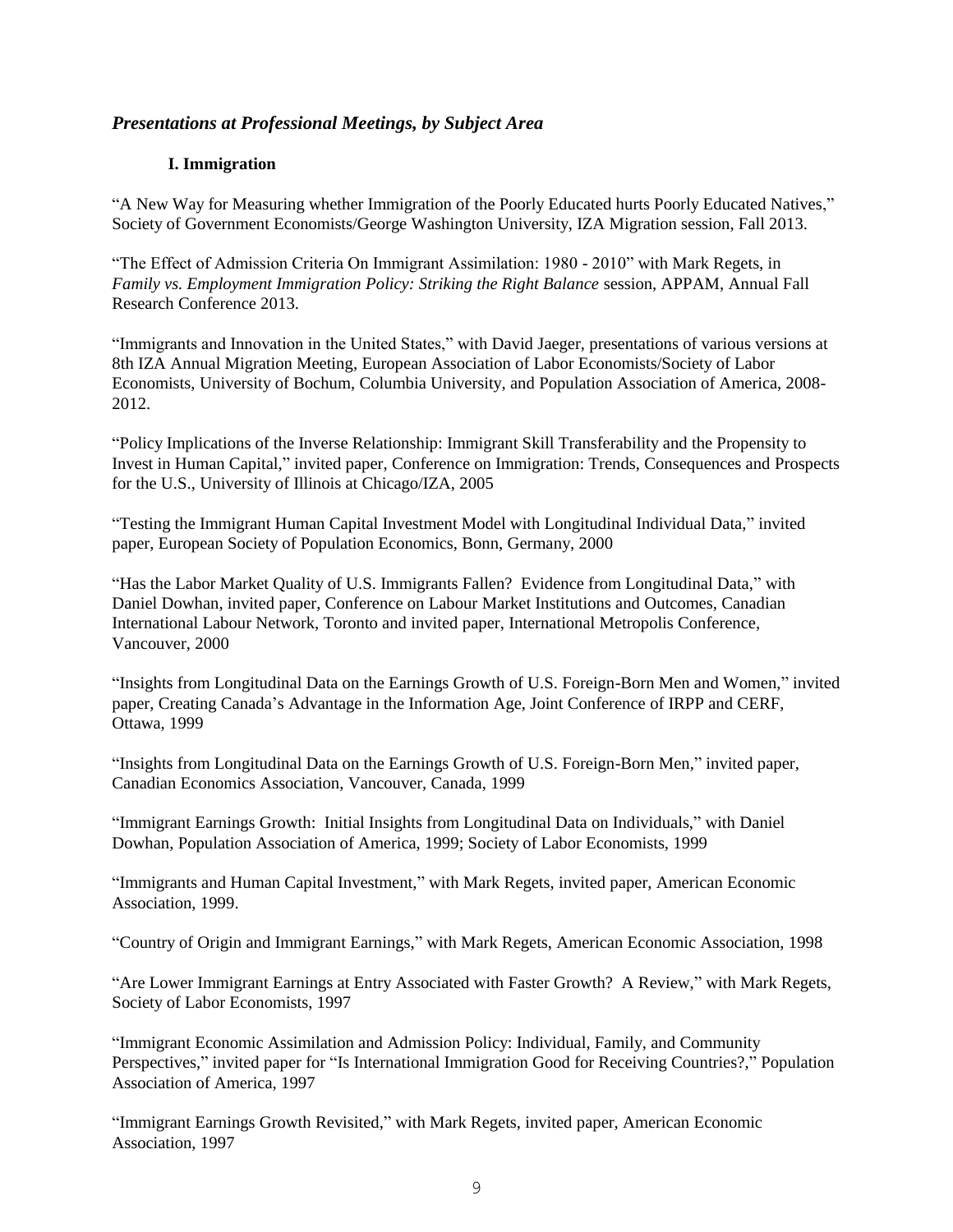"Measuring Immigrant Wage Growth Using Matched CPS Files," with Mark Regets, Population Association of America, 1996

"Determinants of Immigrant Earnings Profiles," with Mark Regets, Society of Government Economists/Allied Social Science Association, 1996

"The Economic Impacts of Immigration: Past Results and New Approaches," invited paper for "30 Years of Immigration Policy and Immigration Research: What Have We Learned?" Association of Public Policy Analysis and Management, 1995

"Earnings Convergence: Does it Matter Where Immigrants Come From or Why?" with Mark Regets, invited paper for Canadian Economics Association, 1994, Society of the Advancement of Socioeconomics, 1995, and the Population Association of America, 1995

"Immigrant Earnings Profiles and Admissions on the Basis of Kinship versus Occupational Skills," with Mark Regets, North American Economics and Finance Assoc./Allied Social Science Association and the Population Association of America, 1994

"Country of Origin and Immigrant Earnings," with Mark Regets, Middlebury College Conference on Immigration and Immigration Policy, 1993

"The Elusive Concept of Immigrant Quality: The Borjas/Chiswick Debate Revisited," with Mark Regets, American Economic Association, 1992

"Some Evidence on the Effect of Admission Criteria on Immigrant Assimilation" with Mark Regets, invited paper, Donner Foundation Conference on Immigration, Language, and Ethnic Issues: Public Policy in Canada and the United States, 1990

### **II. Earnings and Labor Force Participation of Women**

"The Earnings Growth of Immigrant Couples: Evidence from Matched Longitudinal Individual Data," with Daniel Dowhan, Population Association of America, 2001

"A Re-evaluation of the Family Investment Model with Longitudinal Data," Western Economics Association, Vancouver, and Population Association of America, 2000

"Reflections on the Family Investment Model," invited paper, *Immigrants and Their Transition to a New Labor Market Conference*, Tel Aviv University, 1998

"Continuity and Discontinuity in the Labor Force Participation of Immigrant Women," with Seth Sanders, Society of Government Economists/Allied Social Science Association, 1992

"Empirical Regularities Across Cultures: The Effect of Children on Women's Work," with Seth Sanders, invited paper, Donner Foundation-Minnesota Industrial Relations Center Conference on the Economic Well-Being of Women and Children, Feb. 21-23, 1991 and Dec. 5-7, 1991

"The Decision to Work by Married Immigrant Women: Evidence from Asian Women," with Seth Sanders, Eastern Economic Association, 1991

"The Role of Women in the Economic Assimilation of Asian Immigrant Families," with Seth Sanders,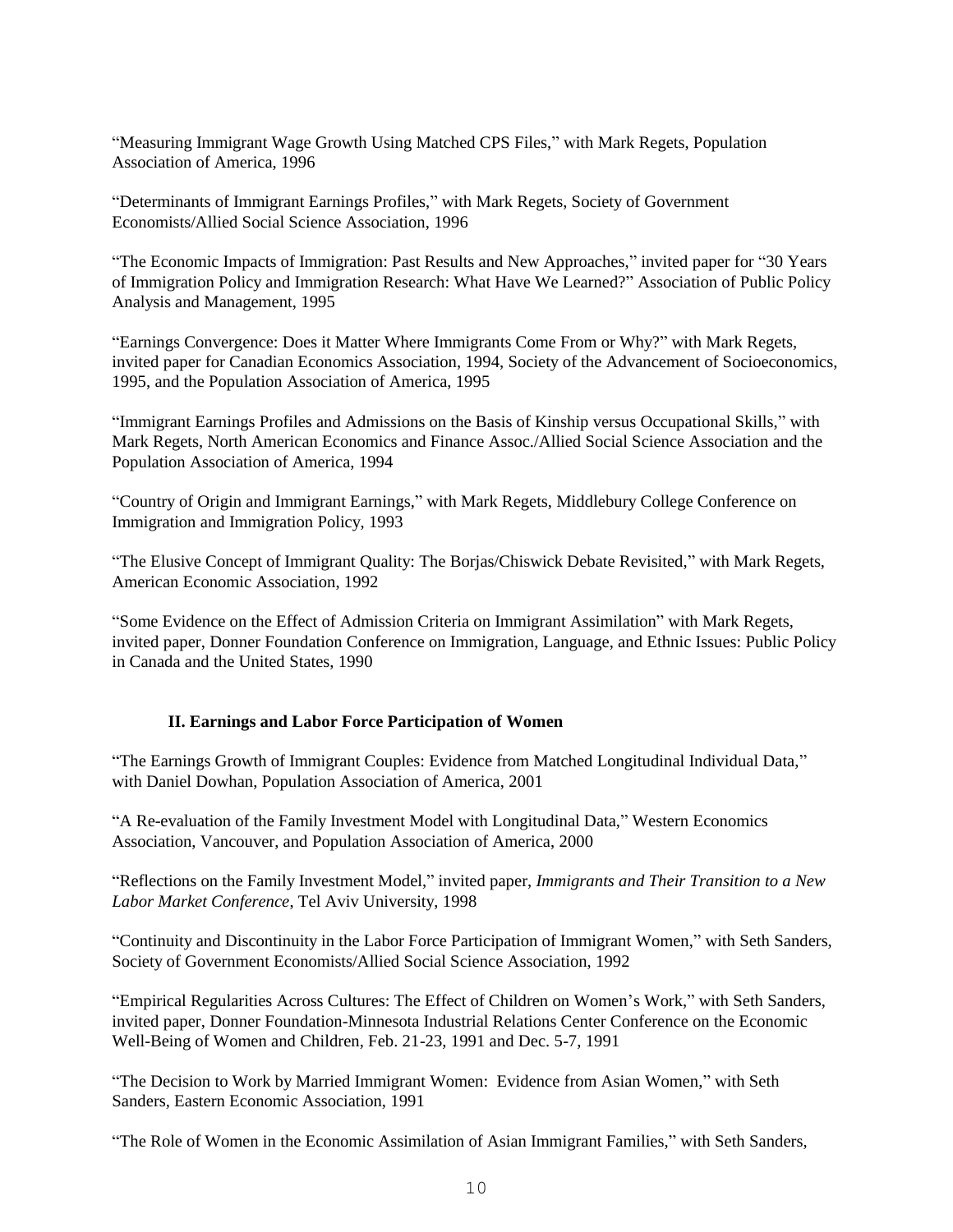American Economic Association/CSWEP, 1988

### **III. Income Distribution and Minority Economic Status**

"The Civil Rights Act and Hispanic Economic Status," with Mark Regets, Population Association of America, 1998

"Civil Rights for the Underclass: How Lower Income Blacks and Hispanics Fared in the 1960's," with Mark Regets, Population Association of America, 1992

"The Relative Earnings of Black and Hispanic Men: Evidence from Longitudinal Earnings Data for the 1960s," with Mark Regets, American Economic Association, 1990

"Civil Rights and the Relative Earnings of Black Men: Evidence from Longitudinal Earnings Data," with Mark Regets, paper presented at the annual meeting of the American Economic Association, 1990.

"Accounting for the Narrowing Wage Gap Between American-Born Asians and Whites," with Seth Sanders, American Economic Association, 1990

"The Current Economic Status of Citizens and Residents of Asian Descent," with Seth Sanders, invited paper, American Economic Association, 1987

"Serfdom and the Labor-Land Ratio: An Economic Historical Analysis of India's Caste System," American Economic Association, 1984

### **IV. Statistical Methodology**

"Sharpening the Effectiveness of Natural Experiments as an Analytical Tool in Public Policy Research," Association of Public Policy Analysis and Management, 1997

### **V. Mortality and Socioeconomic Status**

"Socioeconomic Determinants of Mortality and the Propensity to Invest," invited paper for UCLA/Russell Sage Conference on Social Dimensions of Inequality, 2007

"Poverty, Occupational Experience, and Mortality," Population Association of America, 2003

"Access to Medical Care and Socioeconomic Differentials in U.S. Mortality," with Daniel Dowhan, Society of Labor Economists, 2000

"Occupational Experience and Socioeconomic Variations in Mortality," Population Association of America, 1991

"Occupational Experience and Longevity," American Economic Association/Health Economics Research Organization, 1984

"Incorporating Longitudinal Aspects into Health Research," invited paper for National Prospective Mortality Studies, American Statistical Association, 1984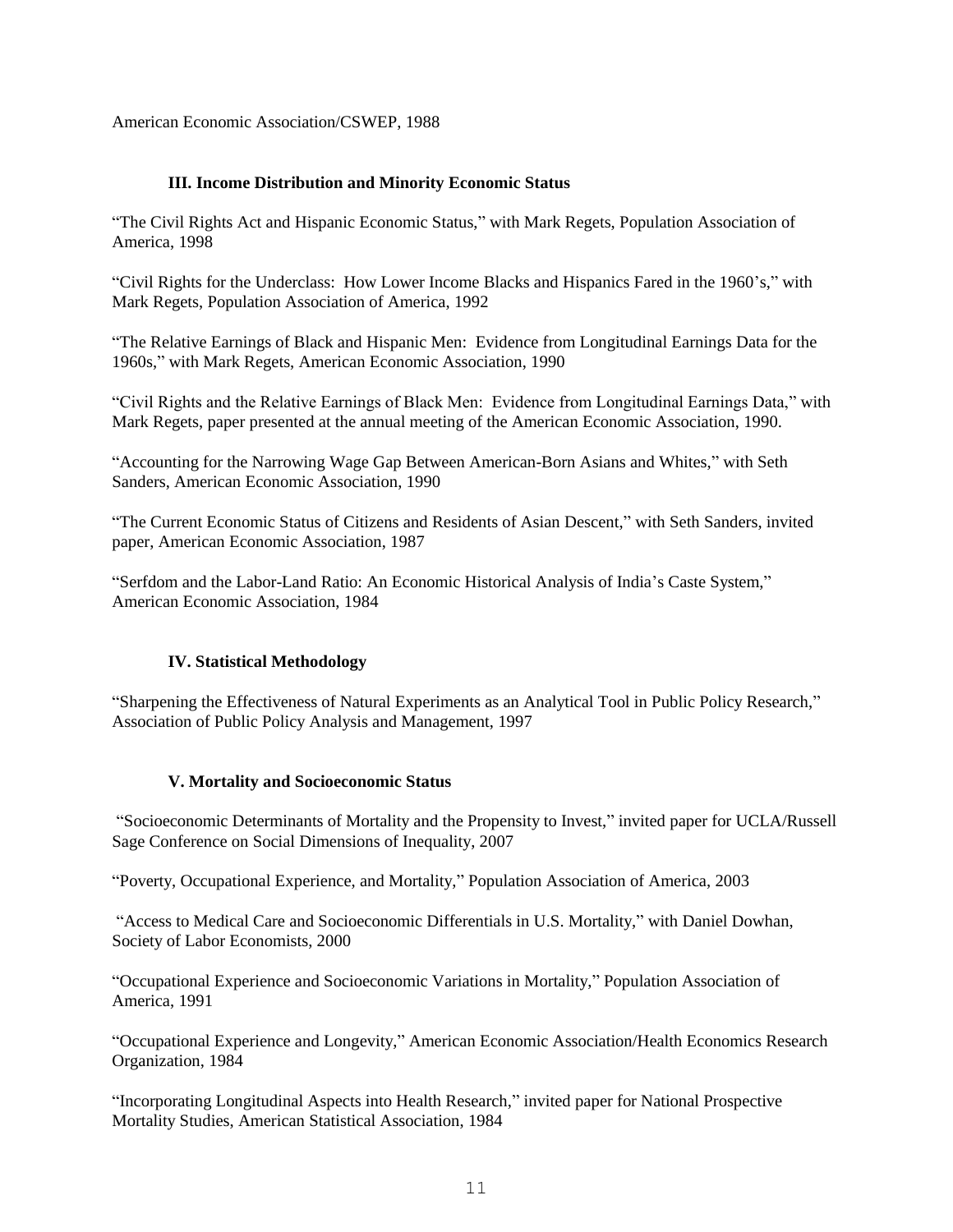"The Socioeconomic Determinants of Mortality: The Role of Income," American Economic Association, 1983

"Applications of Administrative Record Data to Mortality Research," invited paper for New Methods and Sources of Mortality Data, Population Association of America, 1982

"An Application of Improvements in Social Security Administrative Files for Health Research," invited paper for Statistical Uses of Administrative Records, American Statistical Association, 1981

# *Professional Activities*

### **HONORS**

2013 American Statistical Association Roger Herriot Award for Innovation in Federal Statistics, team award as a key contributor to Current Population Survey (CPS)-Internal Revenue Service (IRS)-Social Security Administration (SSA) Exact Match Study

D. K. Smith '42 Fall 2013 Economics Lecture, Middlebury College.

American Statistical Association/National Science Foundation/Census Fellowship award, 1992

### **TESTIMONY**

Testimony before the U.S. House of Representatives, Subcommittee on Immigration, May 8, 2007: <http://judiciary.house.gov/hearings/May2007/Duleep070508.pdf>

Senate Judiciary Committee seminar focused on developing new immigration legislation: Presentation on the dynamics of immigrant adaptation to the U.S. economy and the potential importance of a path towards permanence in the United States, 2006

Testimony before the U.S. Commission on Immigration Reform, February 1995

### REVIEW

NIH special emphasis panel reviewing research on socioeconomic determinants of mortality, 2005-2006

NIH Population Research Scientific Review Group, 1999-2004

Review of the demographic assumptions concerning mortality, fertility, and immigration underlying Social Security's Long-Range Assumptions of the annual Trustees Report, 1994-1999

Article reviewer: *American Sociological Review, Canadian Journal of Economics*, *Canadian Public Policy, Contemporary Economic Policy*, *Demography*, *Eastern Economic Journal, Economic Development and Cultural Change*, *Economic Development Quarterly, Economic Inquiry*, *European Economic Review*, *Gender Issues*, *Industrial & Labor Relations Review*, *Industrial Relations*, *International Migration Review*, *International Migration, Journal of Economic Literature*, *IZA Journal of Migration, Journal of Human Resources*, *Journal of Labor Economics*, *Journal of Population Economics*,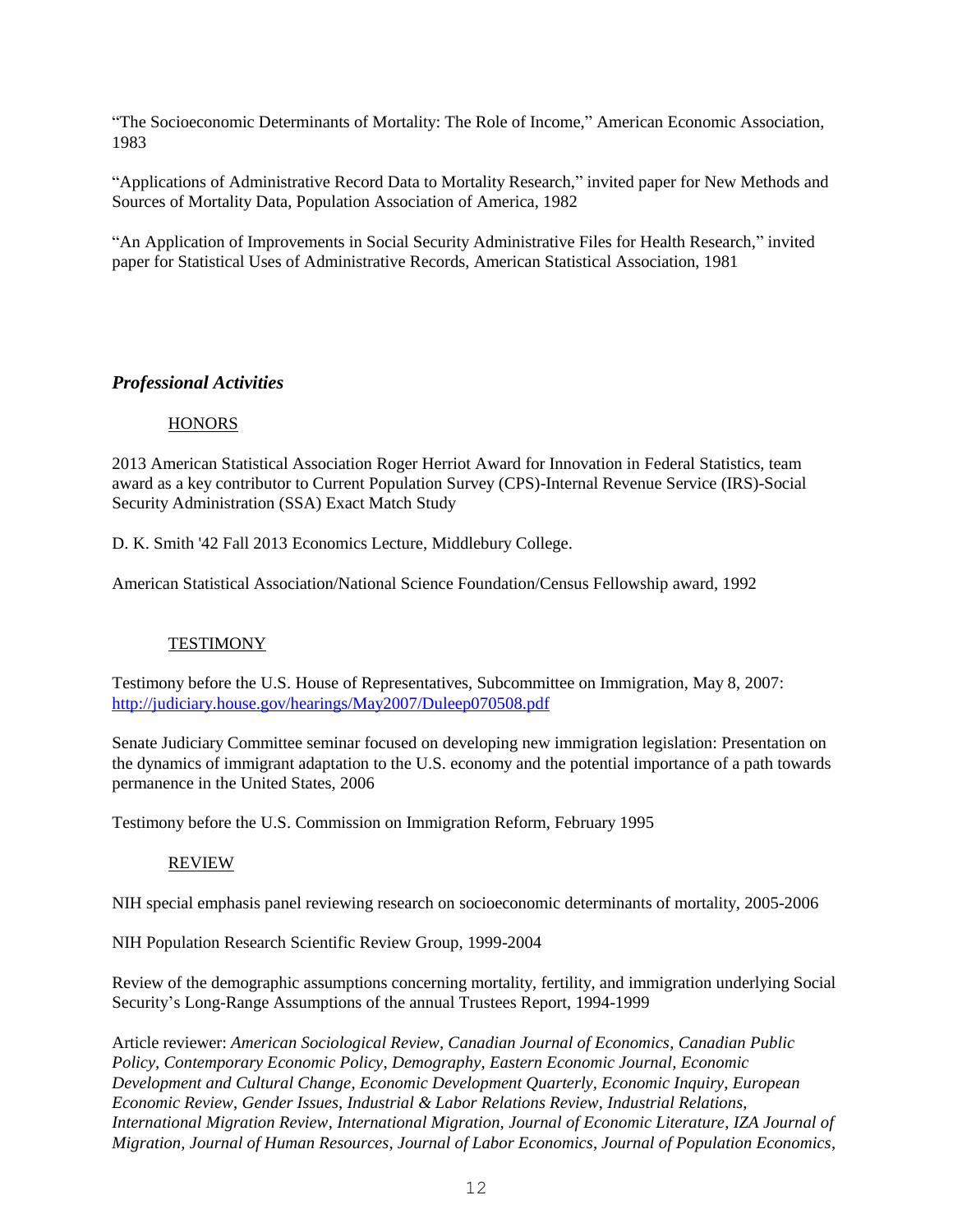*Journal of Urban Economics*, *Labour Economics*, *Population and Development Review, Population Research and Policy Review*, *Quarterly Journal of Business and Economics, Research in Labor Economics, Review of Economics and Statistics, Review of Economics of the Household, Social Science Quarterly*

Book reviewer: Cambridge University Press, Oxford University Press

Grants reviewer: National Science Foundation, National Institutes of Health, Henry J. Kaiser Family Foundation, Russell Sage Foundation, Smith Richardson Foundation

# GUEST LECTURER

Amherst College, Bates College, Middlebury College, Georgetown University, Rutgers University, University of Maryland Population Research Center, Bureau of Labor Statistics, Immigration and Naturalization Service, Upjohn Institute for Employment Research, Society for Government Economists, Federal Reserve Bank of Dallas, Treasury Department (Social Security Board of Trustees)

# DATA CREATION AND MODEL DEVELOPMENT ACTIVITIES

My research on immigrant earnings and emigration has been incorporated into the Social Security Administration microsimulation models (Polisim and MINT) as well as the actuarial models. 1994-present

I have pursued numerous activities to improve the usefulness of the Social Security administrative data for social science research, 1979-present

Interagency Working Group on Immigration Statistics

Social Security Administration appointee to Consulting Group on the 1986 Mortality Followback Survey, National Center for Health Statistics, 1984-1985

Review of socioeconomic mortality differentials in developed countries as background for the World Social Situation Report for the U.N. World Population Conference, 1983-1984

Social Security Administration Project Director, IRS-SSA project to add occupation data to the Continuous Work History Sample, 1979-1982

Social Security Administration Project Co-Director, IRS-SSA Income and Wealth Estimation Project, 1979-1982

National Center for Health Statistics-National Cancer Institute-SSA project to enhance the Continuous Work History Sample with data items from the death certificate, 1979-1982

### CONFERENCE ORGANIZATION

Organized "Life Course Connections" session for the annual meeting of the Population Association of America, 2008

Co-organized Middlebury College *Conference on Immigration and Immigration Policy*, with Phanindra Wunnava. 1993